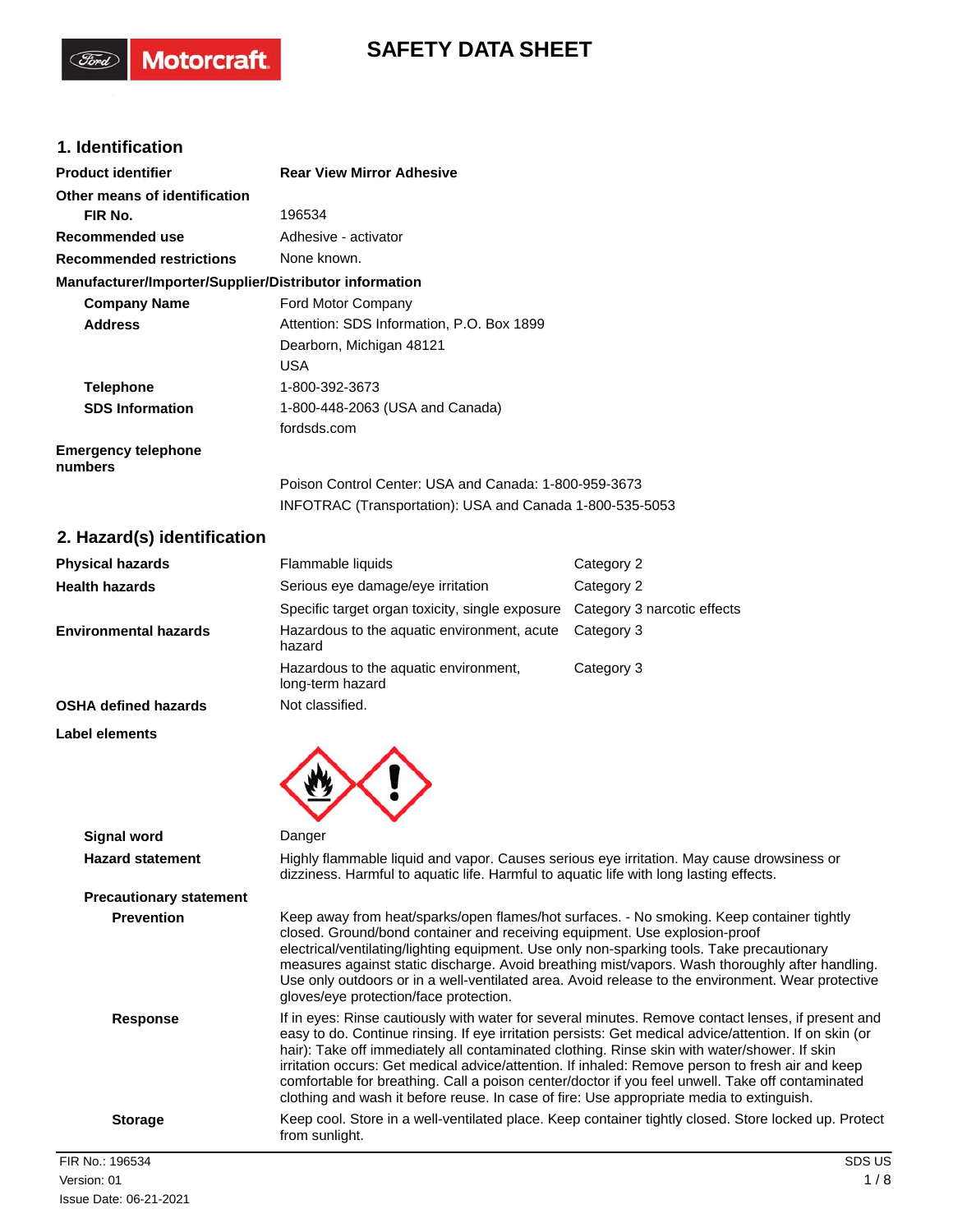**Supplemental information** None.

## **3. Composition/information on ingredients**

**Mixtures**

| <b>Chemical name</b> | Common name and synonyms | <b>CAS number</b> | %         |
|----------------------|--------------------------|-------------------|-----------|
| PROPAN-2-OL          |                          | 67-63-0           | $97 - 99$ |
| Copper Naphthenate   |                          | 1338-02-9         | 1 - 2     |

Specific chemical identity and/or exact percentage (concentration) of composition has been withheld as a trade secret.

| 4. First-aid measures                                                                                                                           |                                                                                                                                                                                                                                                                                                                      |
|-------------------------------------------------------------------------------------------------------------------------------------------------|----------------------------------------------------------------------------------------------------------------------------------------------------------------------------------------------------------------------------------------------------------------------------------------------------------------------|
|                                                                                                                                                 |                                                                                                                                                                                                                                                                                                                      |
| <b>Inhalation</b>                                                                                                                               | Remove victim to fresh air and keep at rest in a position comfortable for breathing. Call a poison<br>center or doctor/physician if you feel unwell.                                                                                                                                                                 |
| <b>Skin contact</b>                                                                                                                             | Take off immediately all contaminated clothing. Rinse skin with water/shower. Get medical<br>attention if irritation develops and persists.                                                                                                                                                                          |
| Eye contact                                                                                                                                     | Immediately flush eyes with plenty of water for at least 15 minutes. Remove contact lenses, if<br>present and easy to do. Continue rinsing. Get medical attention if irritation develops and persists.                                                                                                               |
| Ingestion                                                                                                                                       | Rinse mouth. Get medical attention if symptoms occur.                                                                                                                                                                                                                                                                |
| <b>Most important</b><br>symptoms/effects, acute and<br>delayed                                                                                 | May cause drowsiness or dizziness. Headache. Nausea, vomiting. Severe eye irritation.<br>Symptoms may include stinging, tearing, redness, swelling, and blurred vision.                                                                                                                                              |
| Indication of immediate<br>medical attention and special<br>treatment needed                                                                    | Provide general supportive measures and treat symptomatically. Thermal burns: Flush with water<br>immediately. While flushing, remove clothes which do not adhere to affected area. Call an<br>ambulance. Continue flushing during transport to hospital. Keep victim under observation.<br>Symptoms may be delayed. |
| <b>General information</b>                                                                                                                      | Take off all contaminated clothing immediately. Ensure that medical personnel are aware of the<br>material(s) involved, and take precautions to protect themselves. Wash contaminated clothing<br>before reuse.                                                                                                      |
| 5. Fire-fighting measures                                                                                                                       |                                                                                                                                                                                                                                                                                                                      |
| Suitable extinguishing media                                                                                                                    | Water fog. Alcohol resistant foam. Dry chemical powder. Carbon dioxide (CO2).                                                                                                                                                                                                                                        |
| Unsuitable extinguishing<br>media                                                                                                               | Do not use water jet as an extinguisher, as this will spread the fire.                                                                                                                                                                                                                                               |
| Specific hazards arising from<br>the chemical                                                                                                   | Vapors may form explosive mixtures with air. Vapors may travel considerable distance to a source<br>of ignition and flash back. During fire, gases hazardous to health may be formed. Upon<br>decomposition, this product emits carbon monoxide, carbon dioxide and/or low molecular weight<br>hydrocarbons.         |
| Special protective equipment<br>and precautions for firefighters                                                                                | Self-contained breathing apparatus and full protective clothing must be worn in case of fire.                                                                                                                                                                                                                        |
| <b>Fire fighting</b><br>equipment/instructions                                                                                                  | In case of fire and/or explosion do not breathe fumes. Move containers from fire area if you can do<br>so without risk.                                                                                                                                                                                              |
| <b>Specific methods</b>                                                                                                                         | Use standard firefighting procedures and consider the hazards of other involved materials.                                                                                                                                                                                                                           |
| <b>General fire hazards</b>                                                                                                                     | Highly flammable liquid and vapor.                                                                                                                                                                                                                                                                                   |
| $\bigwedge$ $\bigwedge$ $\bigwedge$ $\bigwedge$ $\bigwedge$ $\bigwedge$ $\bigwedge$ $\bigwedge$ $\bigwedge$ $\bigwedge$ $\bigwedge$ $\bigwedge$ |                                                                                                                                                                                                                                                                                                                      |

### **6. Accidental release measures**

Avoid contact with eyes, skin, and clothing. Avoid breathing mist/vapors. Ventilate closed spaces before entering them. Do not touch damaged containers or spilled material unless wearing appropriate protective clothing. Keep people away from and upwind of spill/leak. Keep unnecessary personnel away. Eliminate all ignition sources (no smoking, flares, sparks, or flames in immediate area). Local authorities should be advised if significant spillages cannot be contained. Wear appropriate protective equipment and clothing during clean-up. For personal protection, see section 8 of the SDS. **Personal precautions, protective equipment and emergency procedures**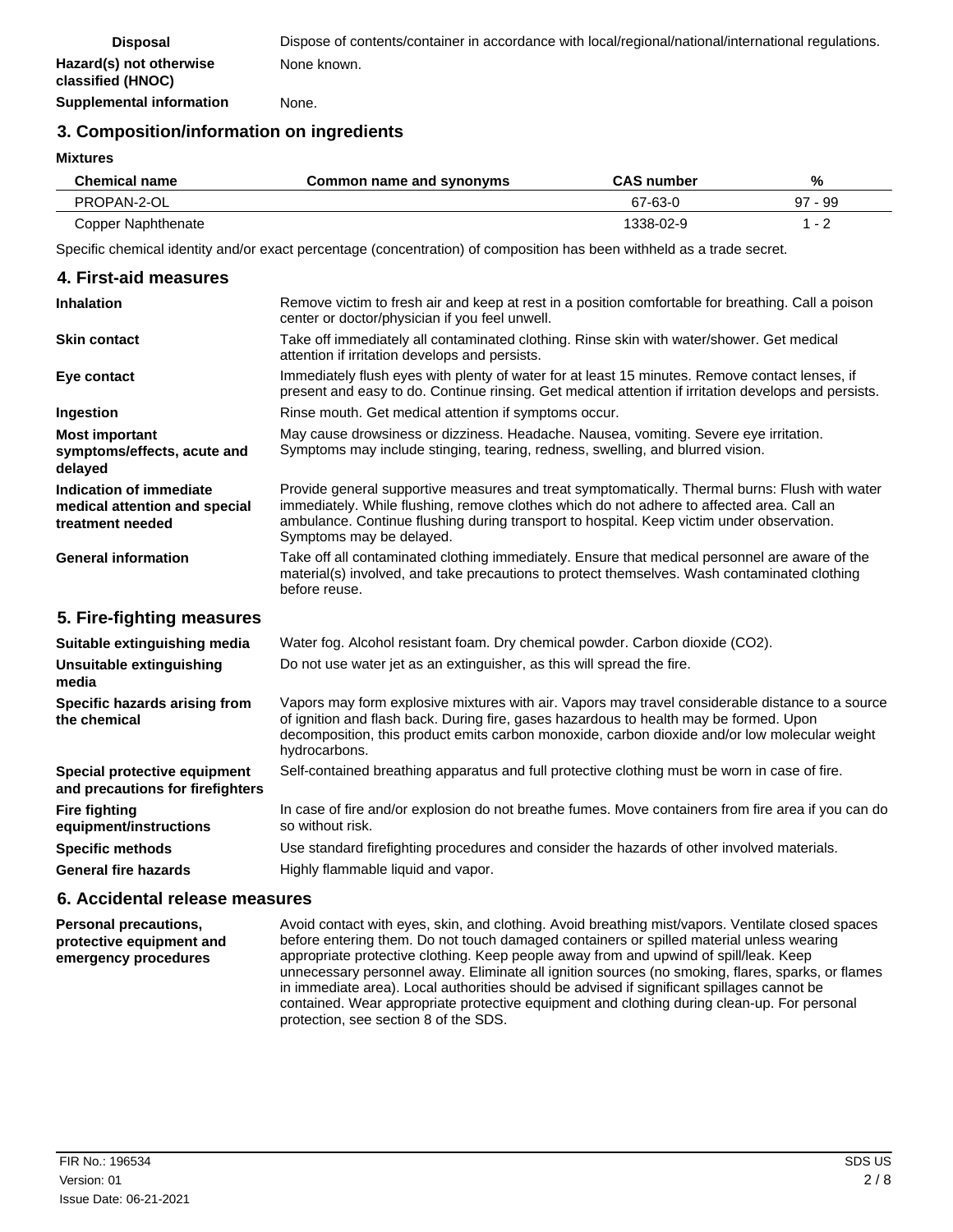| <b>Methods and materials for</b><br>containment and cleaning up | Eliminate all ignition sources (no smoking, flares, sparks, or flames in immediate area). Keep<br>combustibles (wood, paper, oil, etc.) away from spilled material. Take precautionary measures<br>against static discharge. Use only non-sparking tools. The product is immiscible with water and will<br>spread on the water surface. Prevent product from entering drains.                                                                                                                                                                                                                                                                                                                     |  |
|-----------------------------------------------------------------|---------------------------------------------------------------------------------------------------------------------------------------------------------------------------------------------------------------------------------------------------------------------------------------------------------------------------------------------------------------------------------------------------------------------------------------------------------------------------------------------------------------------------------------------------------------------------------------------------------------------------------------------------------------------------------------------------|--|
|                                                                 | Large Spills: Stop the flow of material, if this is without risk. Dike the spilled material, where this is<br>possible. Use a non-combustible material like vermiculite, sand or earth to soak up the product<br>and place into a container for later disposal. Following product recovery, flush area with water.                                                                                                                                                                                                                                                                                                                                                                                |  |
|                                                                 | Small Spills: Absorb with earth, sand or other non-combustible material and transfer to containers<br>for later disposal. Wipe up with absorbent material (e.g. cloth, fleece). Clean surface thoroughly to<br>remove residual contamination.                                                                                                                                                                                                                                                                                                                                                                                                                                                     |  |
| <b>Environmental precautions</b>                                | Never return spills to original containers for re-use. For waste disposal, see section 13 of the SDS.<br>Avoid release to the environment. Inform appropriate managerial or supervisory personnel of all<br>environmental releases. Prevent further leakage or spillage if safe to do so. Avoid discharge into<br>drains, water courses or onto the ground.                                                                                                                                                                                                                                                                                                                                       |  |
| 7. Handling and storage                                         |                                                                                                                                                                                                                                                                                                                                                                                                                                                                                                                                                                                                                                                                                                   |  |
| <b>Precautions for safe handling</b>                            | Avoid contact with eyes, skin, and clothing. Avoid breathing mist/vapors. Avoid prolonged<br>exposure. When using do not smoke. Do not handle, store or open near an open flame, sources of<br>heat or sources of ignition. Protect material from direct sunlight. All equipment used when handling<br>the product must be grounded. Use non-sparking tools and explosion-proof equipment.<br>Explosion-proof general and local exhaust ventilation. Take precautionary measures against static<br>discharges. Avoid release to the environment. Observe good industrial hygiene practices. Wear<br>appropriate personal protective equipment. For personal protection, see Section 8 of the SDS. |  |
| Conditions for safe storage,<br>including any incompatibilities | Store locked up. Keep away from heat, sparks and open flame. Prevent electrostatic charge<br>build-up by using common bonding and grounding techniques. Store in a cool, dry place out of<br>direct sunlight. Store in tightly closed container. Store in a well-ventilated place. Keep in an area<br>equipped with sprinklers. Store away from incompatible materials (see Section 10 of the SDS).                                                                                                                                                                                                                                                                                               |  |

# **8. Exposure controls/personal protection**

### **Occupational exposure limits**

The following constituents are the only constituents of the product which have a PEL, TLV or other recommended exposure limit. At this time, the other constituents have no known exposure limits.

### **US. OSHA Table Z-1 Limits for Air Contaminants (29 CFR 1910.1000)**

| <b>Components</b>                           | <b>Type</b> | Value          |                |
|---------------------------------------------|-------------|----------------|----------------|
| PROPAN-2-OL (CAS<br>$67-63-0$               | PEL         | 980 mg/m3      |                |
|                                             |             | 400 ppm        |                |
| <b>US. ACGIH Threshold Limit Values</b>     |             |                |                |
| <b>Components</b>                           | <b>Type</b> | Value          | <b>Form</b>    |
| Copper Naphthenate (CAS<br>1338-02-9)       | <b>TWA</b>  | 1 mg/m $3$     | Dust and mist. |
|                                             |             | $0.2$ mg/m $3$ | Fume.          |
| PROPAN-2-OL (CAS<br>$67-63-0$               | <b>STEL</b> | 400 ppm        |                |
|                                             | <b>TWA</b>  | 200 ppm        |                |
| US. NIOSH: Pocket Guide to Chemical Hazards |             |                |                |
| <b>Components</b>                           | <b>Type</b> | Value          | Form           |
| Copper Naphthenate (CAS<br>1338-02-9)       | <b>TWA</b>  | 1 $mg/m3$      | Dust and mist. |
|                                             |             | $0.1$ mg/m $3$ | Fume.          |
| PROPAN-2-OL (CAS<br>$67 - 63 - 0$           | <b>STEL</b> | 1225 mg/m3     |                |
|                                             |             | 500 ppm        |                |
|                                             | <b>TWA</b>  | 980 mg/m3      |                |
|                                             |             | 400 ppm        |                |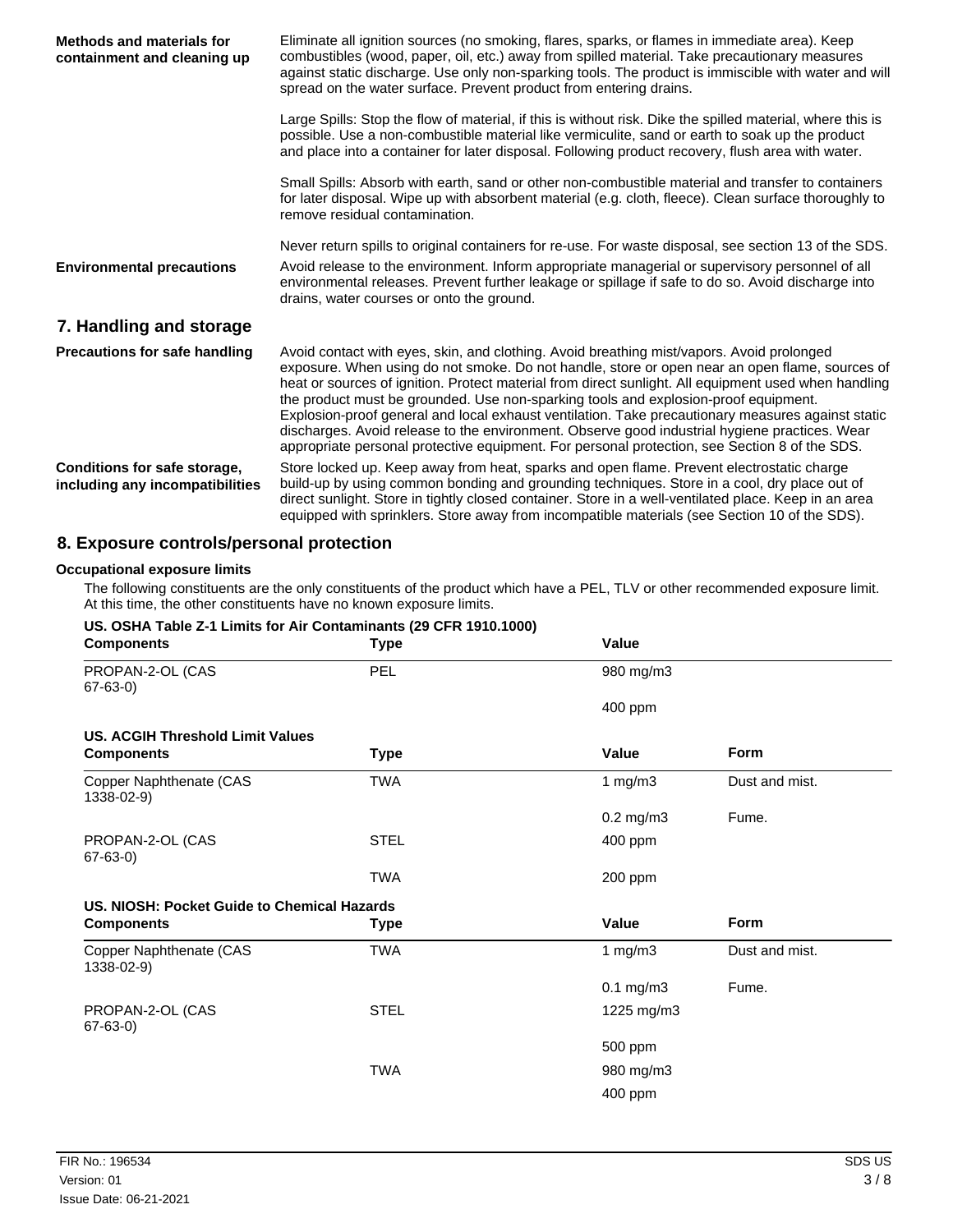| <b>Biological limit values</b>                                        |                                                                                                                                                                                                                                                                                                                                                          |                                                               |                 |                                                                                                                                                                                                                                                                                                                                                                                       |
|-----------------------------------------------------------------------|----------------------------------------------------------------------------------------------------------------------------------------------------------------------------------------------------------------------------------------------------------------------------------------------------------------------------------------------------------|---------------------------------------------------------------|-----------------|---------------------------------------------------------------------------------------------------------------------------------------------------------------------------------------------------------------------------------------------------------------------------------------------------------------------------------------------------------------------------------------|
| <b>ACGIH Biological Exposure Indices</b>                              |                                                                                                                                                                                                                                                                                                                                                          |                                                               |                 |                                                                                                                                                                                                                                                                                                                                                                                       |
| <b>Components</b>                                                     | Value                                                                                                                                                                                                                                                                                                                                                    | <b>Determinant</b>                                            | <b>Specimen</b> | <b>Sampling Time</b>                                                                                                                                                                                                                                                                                                                                                                  |
| PROPAN-2-OL (CAS<br>$67 - 63 - 0$                                     | $40 \text{ mg/l}$                                                                                                                                                                                                                                                                                                                                        | Acetone                                                       | Urine           | $\star$                                                                                                                                                                                                                                                                                                                                                                               |
| * - For sampling details, please see the source document.             |                                                                                                                                                                                                                                                                                                                                                          |                                                               |                 |                                                                                                                                                                                                                                                                                                                                                                                       |
| Appropriate engineering<br>controls                                   |                                                                                                                                                                                                                                                                                                                                                          |                                                               |                 | Provide eyewash station and safety shower. Use adequate ventilation to control airborne<br>concentrations below the exposure limits/guidelines. If user operations generate a vapor, dust<br>and/or mist, use process enclosure, appropriate local exhaust ventilation, or other engineering<br>controls to control airborne levels below the recommended exposure limits/guidelines. |
| Individual protection measures, such as personal protective equipment |                                                                                                                                                                                                                                                                                                                                                          |                                                               |                 |                                                                                                                                                                                                                                                                                                                                                                                       |
| <b>Eye/face protection</b>                                            |                                                                                                                                                                                                                                                                                                                                                          | Wear safety glasses with side shields (or goggles).           |                 |                                                                                                                                                                                                                                                                                                                                                                                       |
| <b>Skin protection</b>                                                |                                                                                                                                                                                                                                                                                                                                                          |                                                               |                 |                                                                                                                                                                                                                                                                                                                                                                                       |
| <b>Hand protection</b>                                                |                                                                                                                                                                                                                                                                                                                                                          |                                                               |                 | Suitable chemical protective gloves should be worn when the potential exists for skin exposure.<br>The choice of an appropriate glove does not only depend on its material but also on other quality<br>features and is different from one producer to the other. Nitrile gloves are recommended.                                                                                     |
| Other                                                                 | Wear appropriate chemical resistant clothing if applicable.                                                                                                                                                                                                                                                                                              |                                                               |                 |                                                                                                                                                                                                                                                                                                                                                                                       |
| <b>Respiratory protection</b>                                         | If engineering controls do not maintain airborne concentrations to a level which is adequate to<br>protect worker health, an approved respirator must be worn. Respirator selection, use and<br>maintenance should be in accordance with the requirements of OSHA Respiratory Protection<br>Standard 29 CFR 1910.134 and/or Canadian Standard CSA Z94.4. |                                                               |                 |                                                                                                                                                                                                                                                                                                                                                                                       |
| <b>Thermal hazards</b>                                                |                                                                                                                                                                                                                                                                                                                                                          | Wear appropriate thermal protective clothing, when necessary. |                 |                                                                                                                                                                                                                                                                                                                                                                                       |
| <b>General hygiene</b><br>considerations                              |                                                                                                                                                                                                                                                                                                                                                          | clothing and protective equipment to remove contaminants.     |                 | When using do not smoke. Always observe good personal hygiene measures, such as washing<br>after handling the material and before eating, drinking, and/or smoking. Routinely wash work                                                                                                                                                                                               |

# **9. Physical and chemical properties**

| Appearance                                        |                      |        |
|---------------------------------------------------|----------------------|--------|
| <b>Physical state</b>                             | Liquid.              |        |
| Form                                              | Liquid.              |        |
| Color                                             | Light blue.          |        |
| Odor                                              | Alcoholic.           |        |
| <b>Odor threshold</b>                             | Not available.       |        |
| pH                                                | Not available.       |        |
| Melting point/freezing point                      | -129.1 °F (-89.5 °C) |        |
| Initial boiling point and boiling<br>range        | > 179.6 °F (> 82 °C) |        |
| <b>Flash point</b>                                | 53.6 °F (12.0 °C)    |        |
| <b>Evaporation rate</b>                           | Not available.       |        |
| Flammability (solid, gas)                         | Not applicable.      |        |
| Upper/lower flammability or explosive limits      |                      |        |
| Explosive limit - lower (%)                       | 2%                   |        |
| Explosive limit - upper (%)                       | 12 %                 |        |
| Vapor pressure                                    | 32.3 mm Hg @ 20°C    |        |
| Vapor density                                     | Not available.       |        |
| <b>Relative density</b>                           | 0.788                |        |
| Relative density temperature                      | 68 °F (20 °C)        |        |
| Solubility(ies)                                   |                      |        |
| Solubility (water)                                | 1 g/l @ 20°C         |        |
| <b>Partition coefficient</b><br>(n-octanol/water) | Not available.       |        |
| <b>Auto-ignition temperature</b>                  | 797 °F (425 °C)      |        |
| <b>Decomposition temperature</b>                  | Not available.       |        |
| <b>Viscosity</b>                                  | Not available.       |        |
| FIR No.: 196534                                   |                      | SDS US |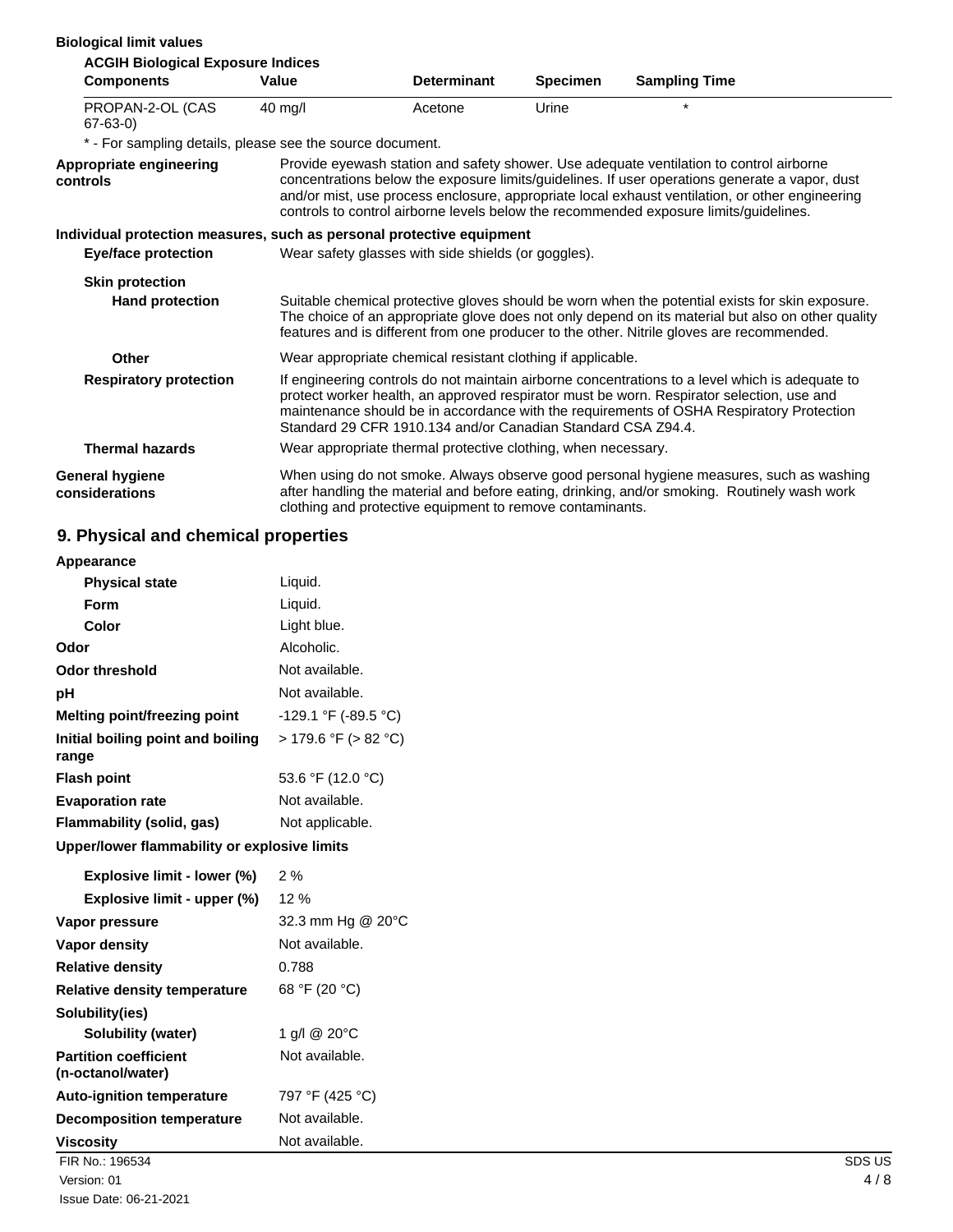| <b>Other information</b><br><b>VOC</b>       | $98.06 %$ w/w                                                                                                                                                                                                    |
|----------------------------------------------|------------------------------------------------------------------------------------------------------------------------------------------------------------------------------------------------------------------|
| 10. Stability and reactivity                 |                                                                                                                                                                                                                  |
| <b>Reactivity</b>                            | The product is stable and non-reactive under normal conditions of use, storage and transport.                                                                                                                    |
| <b>Chemical stability</b>                    | Material is stable under normal conditions.                                                                                                                                                                      |
| <b>Possibility of hazardous</b><br>reactions | Hazardous polymerization does not occur.                                                                                                                                                                         |
| <b>Conditions to avoid</b>                   | Avoid heat, sparks, open flames and other ignition sources. Avoid temperatures exceeding the<br>decomposition temperature. Avoid temperatures exceeding the flash point. Contact with<br>incompatible materials. |
| Incompatible materials                       | Acids. Strong oxidizing agents. Chlorine. Isocyanates.                                                                                                                                                           |
| <b>Hazardous decomposition</b><br>products   | Upon decomposition, this product emits carbon monoxide, carbon dioxide and/or low molecular<br>weight hydrocarbons.                                                                                              |

# **11. Toxicological information**

## **Information on likely routes of exposure**

| <b>Inhalation</b>                                                                  | May cause drowsiness or dizziness. Headache. Nausea, vomiting. Prolonged inhalation may be<br>harmful.                                                                  |
|------------------------------------------------------------------------------------|-------------------------------------------------------------------------------------------------------------------------------------------------------------------------|
| <b>Skin contact</b>                                                                | Based on available data, the classification criteria are not met.                                                                                                       |
| Eye contact                                                                        | Causes serious eye irritation.                                                                                                                                          |
| Ingestion                                                                          | Based on available data, the classification criteria are not met. May be harmful if swallowed.                                                                          |
| Symptoms related to the<br>physical, chemical and<br>toxicological characteristics | May cause drowsiness or dizziness. Headache. Nausea, vomiting. Severe eye irritation.<br>Symptoms may include stinging, tearing, redness, swelling, and blurred vision. |

### **Information on toxicological effects**

### **Acute toxicity**

| <b>Components</b>                    | <b>Species</b>                                         | <b>Calculated/Test Results</b>                                                                         |
|--------------------------------------|--------------------------------------------------------|--------------------------------------------------------------------------------------------------------|
| PROPAN-2-OL (CAS 67-63-0)            |                                                        |                                                                                                        |
| <b>Acute</b>                         |                                                        |                                                                                                        |
| <b>Dermal</b>                        |                                                        |                                                                                                        |
| LD50                                 | Rabbit                                                 | 12800 mg/kg                                                                                            |
| Oral                                 |                                                        |                                                                                                        |
| LD50                                 | Dog                                                    | 4797 mg/kg                                                                                             |
|                                      | Mouse                                                  | 3600 mg/kg                                                                                             |
|                                      |                                                        | 4.5 g/kg                                                                                               |
|                                      | Rabbit                                                 | 6410 mg/kg                                                                                             |
|                                      |                                                        | 8 g/kg                                                                                                 |
|                                      |                                                        | 5.03 g/kg                                                                                              |
|                                      | Rat                                                    | 5045 mg/kg                                                                                             |
|                                      |                                                        | 4.7 g/kg                                                                                               |
| Other                                |                                                        |                                                                                                        |
| LD50                                 | Mouse                                                  | 4477 mg/kg                                                                                             |
|                                      |                                                        | 1509 mg/kg                                                                                             |
|                                      | Rat                                                    | 2735 mg/kg                                                                                             |
|                                      |                                                        | 1099 mg/kg                                                                                             |
| <b>Skin corrosion/irritation</b>     | Prolonged skin contact may cause temporary irritation. |                                                                                                        |
| Serious eye damage/eye<br>irritation | Causes serious eye irritation.                         |                                                                                                        |
| Respiratory or skin sensitization    |                                                        |                                                                                                        |
| <b>Respiratory sensitization</b>     | Not a respiratory sensitizer.                          |                                                                                                        |
| <b>Skin sensitization</b>            |                                                        | Based on available data, the classification criteria are not met. May cause an allergic skin reaction. |
| FIR No.: 196534                      |                                                        | SDS US                                                                                                 |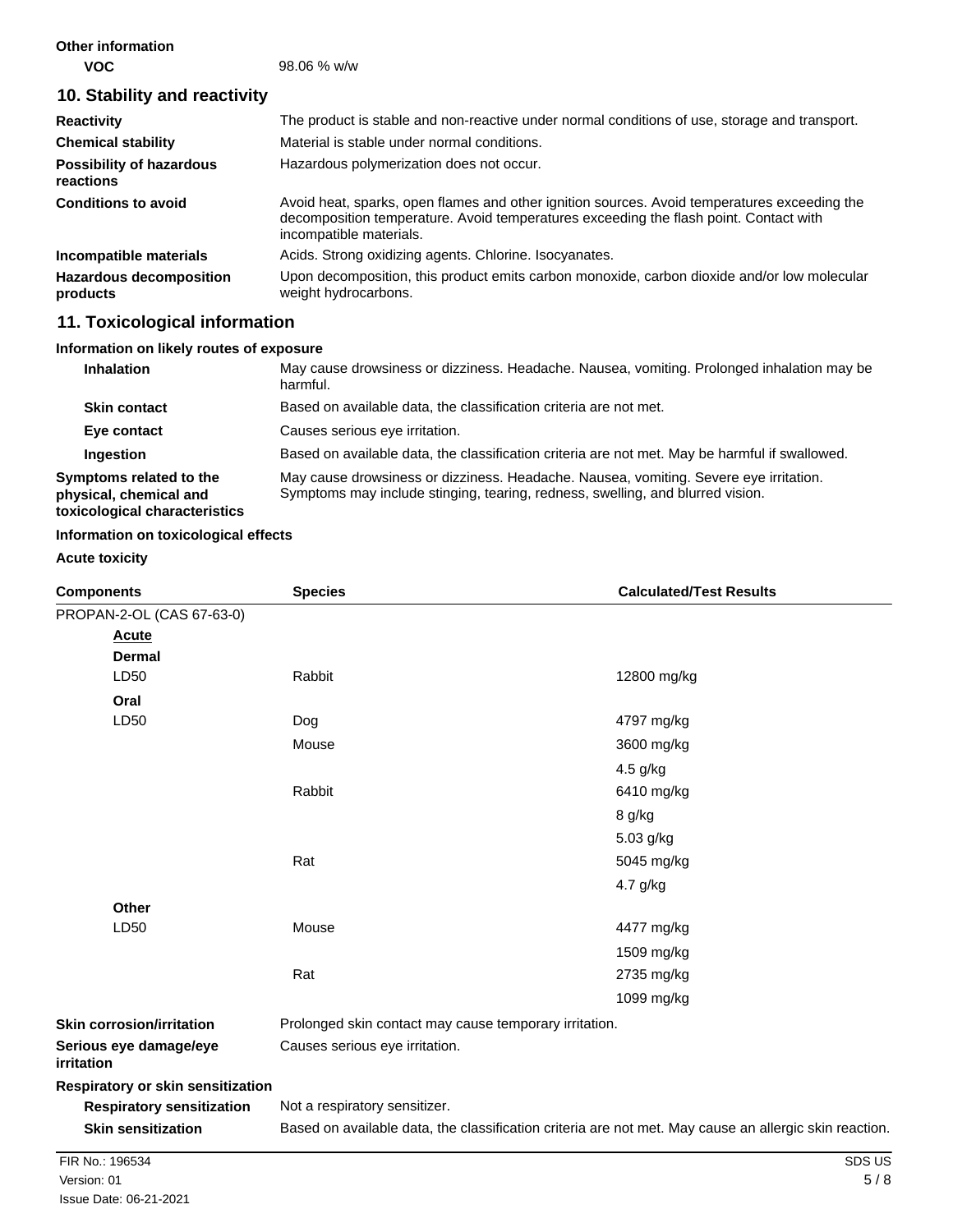| Germ cell mutagenicity                                           | No data available to indicate product or any components present at greater than 0.1% are<br>mutagenic or genotoxic. |                                                                                                                                                                                                                                                                                                                                                                                                             |  |
|------------------------------------------------------------------|---------------------------------------------------------------------------------------------------------------------|-------------------------------------------------------------------------------------------------------------------------------------------------------------------------------------------------------------------------------------------------------------------------------------------------------------------------------------------------------------------------------------------------------------|--|
| Carcinogenicity                                                  | Not classifiable as to carcinogenicity to humans.                                                                   |                                                                                                                                                                                                                                                                                                                                                                                                             |  |
|                                                                  | IARC Monographs. Overall Evaluation of Carcinogenicity                                                              |                                                                                                                                                                                                                                                                                                                                                                                                             |  |
| Not listed.<br>Not listed.                                       | OSHA Specifically Regulated Substances (29 CFR 1910.1001-1053)                                                      |                                                                                                                                                                                                                                                                                                                                                                                                             |  |
| <b>Reproductive toxicity</b>                                     | This product is not expected to cause reproductive or developmental effects.                                        |                                                                                                                                                                                                                                                                                                                                                                                                             |  |
| Specific target organ toxicity -<br>single exposure              | May cause drowsiness or dizziness.                                                                                  |                                                                                                                                                                                                                                                                                                                                                                                                             |  |
| Specific target organ toxicity -<br>repeated exposure            | Not classified.                                                                                                     |                                                                                                                                                                                                                                                                                                                                                                                                             |  |
| <b>Aspiration hazard</b>                                         | Not an aspiration hazard.                                                                                           |                                                                                                                                                                                                                                                                                                                                                                                                             |  |
| <b>Chronic effects</b>                                           | Prolonged inhalation may be harmful.                                                                                |                                                                                                                                                                                                                                                                                                                                                                                                             |  |
| 12. Ecological information                                       |                                                                                                                     |                                                                                                                                                                                                                                                                                                                                                                                                             |  |
| <b>Ecotoxicity</b>                                               | Harmful to aquatic life with long lasting effects.                                                                  |                                                                                                                                                                                                                                                                                                                                                                                                             |  |
|                                                                  |                                                                                                                     |                                                                                                                                                                                                                                                                                                                                                                                                             |  |
| <b>Ecotoxicity</b><br><b>Components</b>                          | <b>Species</b>                                                                                                      | <b>Calculated/Test Results</b>                                                                                                                                                                                                                                                                                                                                                                              |  |
| PROPAN-2-OL (CAS 67-63-0)                                        |                                                                                                                     |                                                                                                                                                                                                                                                                                                                                                                                                             |  |
| <b>Aquatic</b>                                                   |                                                                                                                     |                                                                                                                                                                                                                                                                                                                                                                                                             |  |
| <b>Fish</b>                                                      | LC50<br>Bluegill (Lepomis macrochirus)                                                                              | $> 1400$ mg/l, 96 hours                                                                                                                                                                                                                                                                                                                                                                                     |  |
| Persistence and degradability                                    | No data is available on the degradability of any ingredients in the mixture.                                        |                                                                                                                                                                                                                                                                                                                                                                                                             |  |
| <b>Bioaccumulative potential</b>                                 |                                                                                                                     |                                                                                                                                                                                                                                                                                                                                                                                                             |  |
| Partition coefficient n-octanol / water (log Kow)<br>PROPAN-2-OL | 0.05                                                                                                                |                                                                                                                                                                                                                                                                                                                                                                                                             |  |
| <b>Mobility in soil</b>                                          | No data available.                                                                                                  |                                                                                                                                                                                                                                                                                                                                                                                                             |  |
| Other adverse effects                                            | potential.                                                                                                          | The product contains volatile organic compounds which have a photochemical ozone creation                                                                                                                                                                                                                                                                                                                   |  |
| 13. Disposal considerations                                      |                                                                                                                     |                                                                                                                                                                                                                                                                                                                                                                                                             |  |
| <b>Disposal instructions</b>                                     | regulations.                                                                                                        | Collect and reclaim or dispose in sealed containers at licensed waste disposal site. Do not allow<br>this material to drain into sewers/water supplies. Do not contaminate ponds, waterways or ditches<br>with chemical or used container. If discarded, this product is considered a RCRA ignitable waste,<br>D001. Dispose of contents/container in accordance with local/regional/national/international |  |
| <b>Local disposal regulations</b>                                | Dispose in accordance with all applicable regulations.                                                              |                                                                                                                                                                                                                                                                                                                                                                                                             |  |
| Hazardous waste code                                             | D001: Waste Flammable material with a flash point <140 F<br>disposal company.                                       | The waste code should be assigned in discussion between the user, the producer and the waste                                                                                                                                                                                                                                                                                                                |  |
| Waste from residues / unused<br>products                         | Disposal instructions).                                                                                             | Dispose of in accordance with local regulations. Empty containers or liners may retain some<br>product residues. This material and its container must be disposed of in a safe manner (see:                                                                                                                                                                                                                 |  |
| <b>Contaminated packaging</b>                                    | disposal.                                                                                                           | Since emptied containers may retain product residue, follow label warnings even after container is<br>emptied. Empty containers should be taken to an approved waste handling site for recycling or                                                                                                                                                                                                         |  |
| 14. Transport information                                        |                                                                                                                     |                                                                                                                                                                                                                                                                                                                                                                                                             |  |
| <b>DOT</b>                                                       |                                                                                                                     |                                                                                                                                                                                                                                                                                                                                                                                                             |  |
| UN number                                                        | UN1133                                                                                                              |                                                                                                                                                                                                                                                                                                                                                                                                             |  |
| UN proper shipping name<br><b>Transport hazard class(es)</b>     | Adhesives                                                                                                           |                                                                                                                                                                                                                                                                                                                                                                                                             |  |
| <b>Class</b>                                                     | 3                                                                                                                   |                                                                                                                                                                                                                                                                                                                                                                                                             |  |
| <b>Subsidiary risk</b>                                           |                                                                                                                     |                                                                                                                                                                                                                                                                                                                                                                                                             |  |

**Subsidiary risk** - **Packing group Special precautions for user** Read safety instructions, SDS and emergency procedures before handling.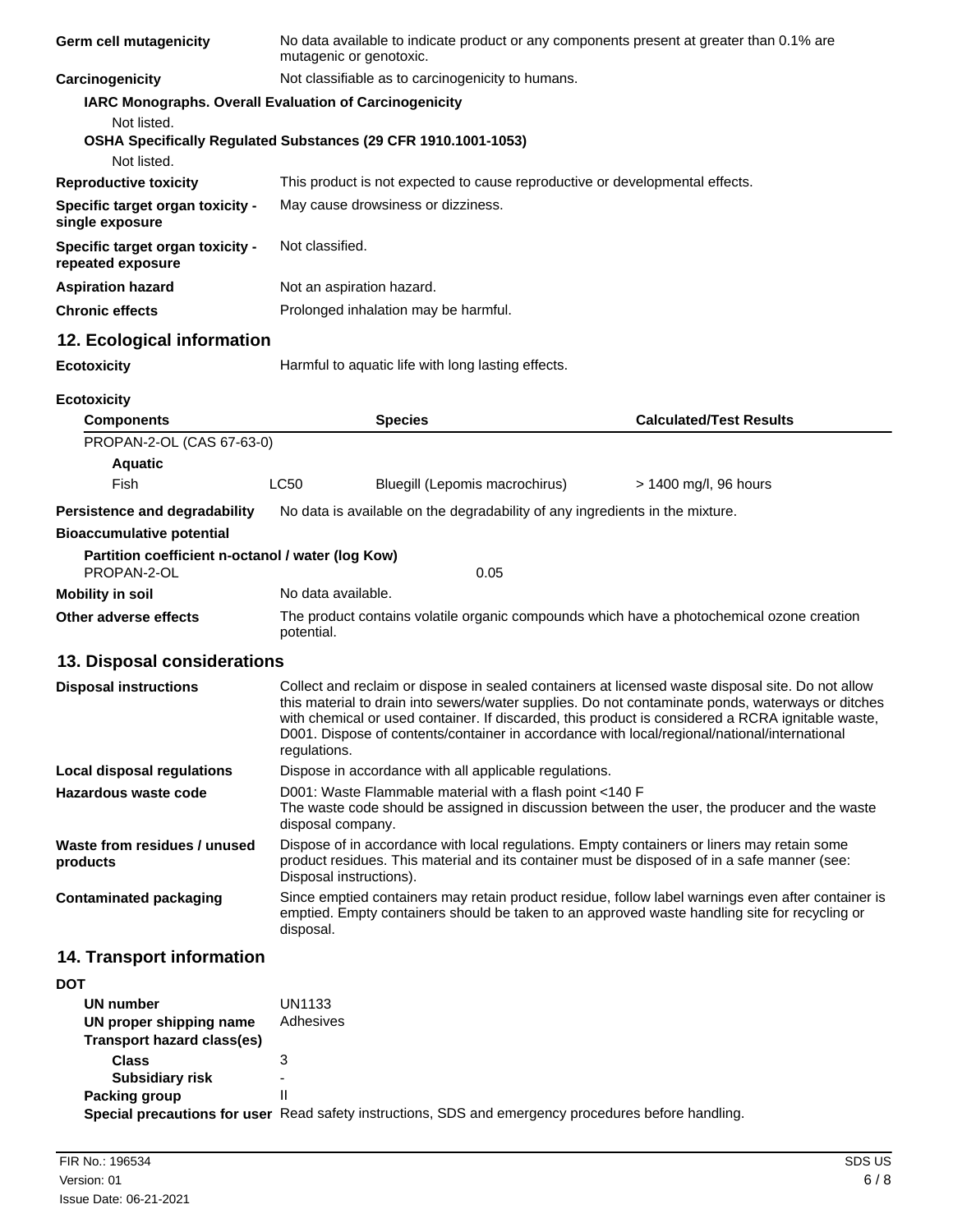| 18 I B                                                                         |                                                                                                      |
|--------------------------------------------------------------------------------|------------------------------------------------------------------------------------------------------|
| UN number                                                                      | UN1219                                                                                               |
| UN proper shipping name                                                        | Isopropanol                                                                                          |
| <b>Transport hazard class(es)</b>                                              |                                                                                                      |
| <b>Class</b>                                                                   | 3                                                                                                    |
| <b>Subsidiary risk</b>                                                         |                                                                                                      |
| Packing group                                                                  | $\mathsf{II}$                                                                                        |
| <b>Environmental hazards</b>                                                   | No.                                                                                                  |
| <b>ERG Code</b>                                                                | 3L                                                                                                   |
|                                                                                | Special precautions for user Read safety instructions, SDS and emergency procedures before handling. |
| Other information                                                              |                                                                                                      |
| Passenger and cargo<br>aircraft                                                | Allowed with restrictions.                                                                           |
| Cargo aircraft only                                                            | Allowed with restrictions.                                                                           |
| <b>IMDG</b>                                                                    |                                                                                                      |
| <b>UN number</b>                                                               | UN1219                                                                                               |
| UN proper shipping name                                                        | ISOPROPANOL (ISOPROPYL ALCOHOL)                                                                      |
| <b>Transport hazard class(es)</b>                                              |                                                                                                      |
| <b>Class</b>                                                                   | 3                                                                                                    |
| <b>Subsidiary risk</b>                                                         |                                                                                                      |
| Packing group                                                                  | $\mathsf{II}$                                                                                        |
| <b>Environmental hazards</b>                                                   |                                                                                                      |
| <b>Marine pollutant</b>                                                        | No.                                                                                                  |
| <b>EmS</b>                                                                     | $F-E. S-D$                                                                                           |
|                                                                                | Special precautions for user Read safety instructions, SDS and emergency procedures before handling. |
| Transport in bulk according to<br>Annex II of MARPOL 73/78 and<br>the IBC Code | Not established.                                                                                     |
|                                                                                |                                                                                                      |

### **DOT**



### **15. Regulatory information**

**US federal regulations**

This product is a "Hazardous Chemical" as defined by the OSHA Hazard Communication Standard, 29 CFR 1910.1200.

### **Toxic Substances Control Act (TSCA)**

**TSCA Section 12(b) Export Notification (40 CFR 707, Subpt. D)**

Not regulated.

### **CERCLA Hazardous Substance List (40 CFR 302.4)**

Copper Naphthenate (CAS 1338-02-9) Listed.